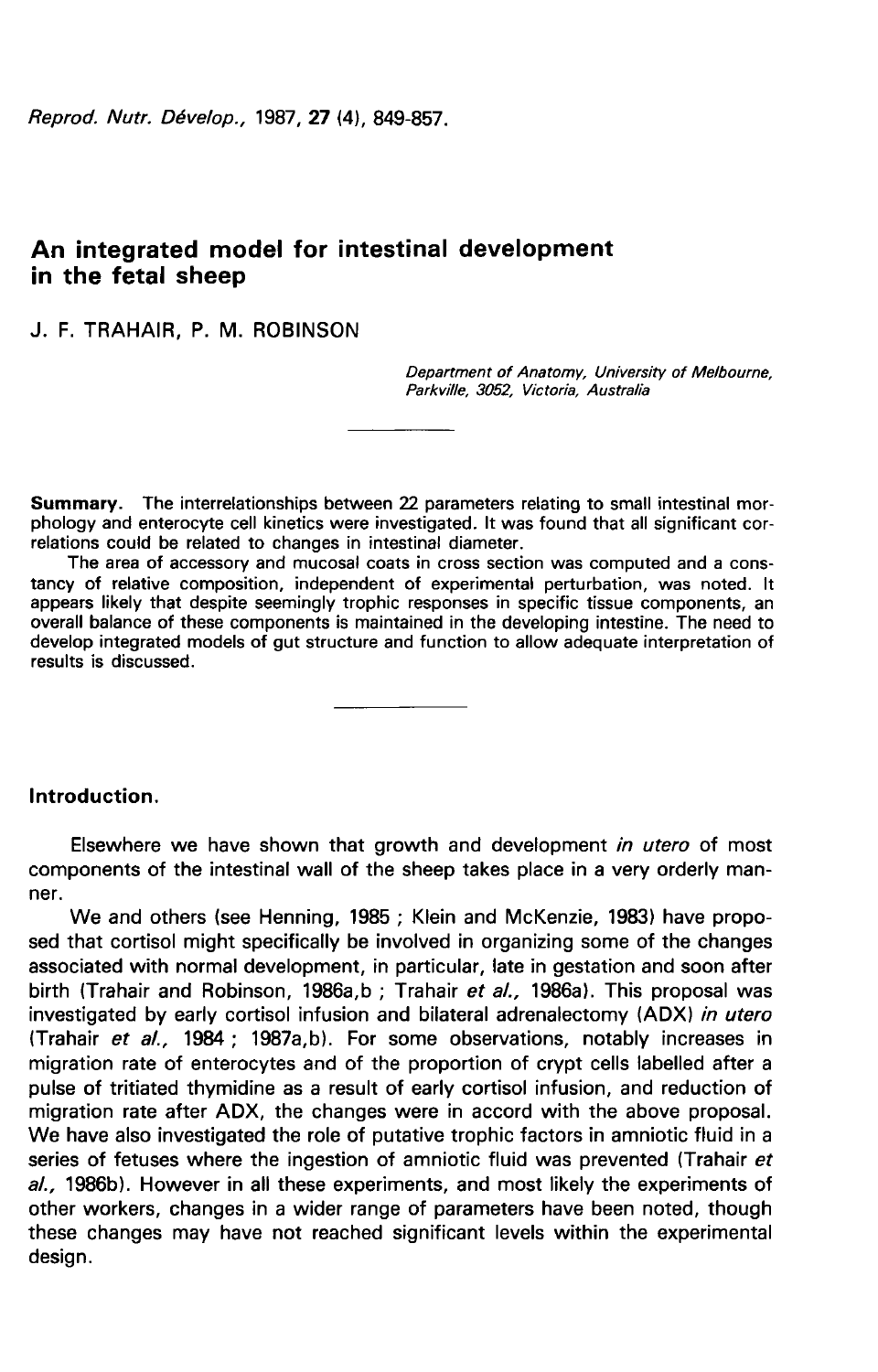While most experiments investigate the effects of various agents, postulating a direct effect on a specific target tissue, it is possible, however, that the changes seen in one parameter or tissue compartment may not be direct but might be the result of a response to the changes in another. In this manner, the tissue components might be able to maintain some predetermined biological equilibrium. Such a relationship may go unnoticed in analyses where only mean sizes of components are compared between the experimental and control groups. An analysis of the interrelated aspects of growth requires that a relatively large data base be available. With our studies such a body of information has become available and is presented for analysis as a whole for the first time.

The present paper therefore analyses the degree of interaction in changes associated with not only normal growth but also with experimental perturbation, thereby providing valuable insight into the nature of growth and maintenance of normal intestinal structure throughout development.

# Materials and methods.

Data presented in this paper were collected from a series of experiments. Results from the following studies were included in this analysis :

i) Morphometric analysis of intestinal growth at 115 days ( $n = 12$ ) and 136 days  $(n = 12)$  gestation (term ca. 147 days) (Trahair et al., 1986a).

ii) Analysis of intestinal cell kinetics in normal development (115 days,  $n = 11$ ) (136 days,  $n = 10$ ) (Trahair *et al.*, 1986c,d).

iii) Morphometric analysis of intestinal growth and intestinal cell kinetics after bilateral adrenalectomy (136 days,  $n = 10$ ) or cortisol infusion (115 days,  $n = 10$ ) (Trahair et al., 1987a,b).

iv) Morphometric analysis of the effects of esophageal fistulation (136 days, n = 4) (Trahair *et al.,* 1986b).

Analysis of size of intestinal components was carried out on paraffin embedded, Bouins fixed tissue, using a Zeiss Videoplan. Briefly, the following parameters were measured (in mm, unless otherwise stated) : intestinal diameter, wall thickness = sum of (external muscle thickness, submucosal thickness, mucosal thickness), villus height, crypt depth, villus cell column count (number of enterocytes along longitudinal villus profile), villus base width, number of villi per thickness), villus height, crypt depth, villus cell column count (number of ente-<br>rocytes along longitudinal villus profile), villus base width, number of villi per<br>mm<sup>2</sup>, number of crypts per mm<sup>2</sup>. The number of villi an per unit length of mucosal tube from the later two parameters. Crypt-villus ratios<br>were calculated both from villus and crypt densities per mm<sup>2</sup> and from densities per unit length of tube. The mean annular area in sections of each intestinal wall component was calculated from the mean linear size parameter and expressed as a percentage of the total wall area. No estimates of variance were attempted.

Cell kinetic data were collected from proliferation and migration studies where (<sup>3</sup>H) thymidine had been introduced into the fetus prior to sacrifice. Autoradiographs were subsequently prepared and assessed for enterocyte migration. Migration rates were expressed as a percentage of villus height migrated per day,<br>mm villus height per day, and the number of days for 100 % renewal.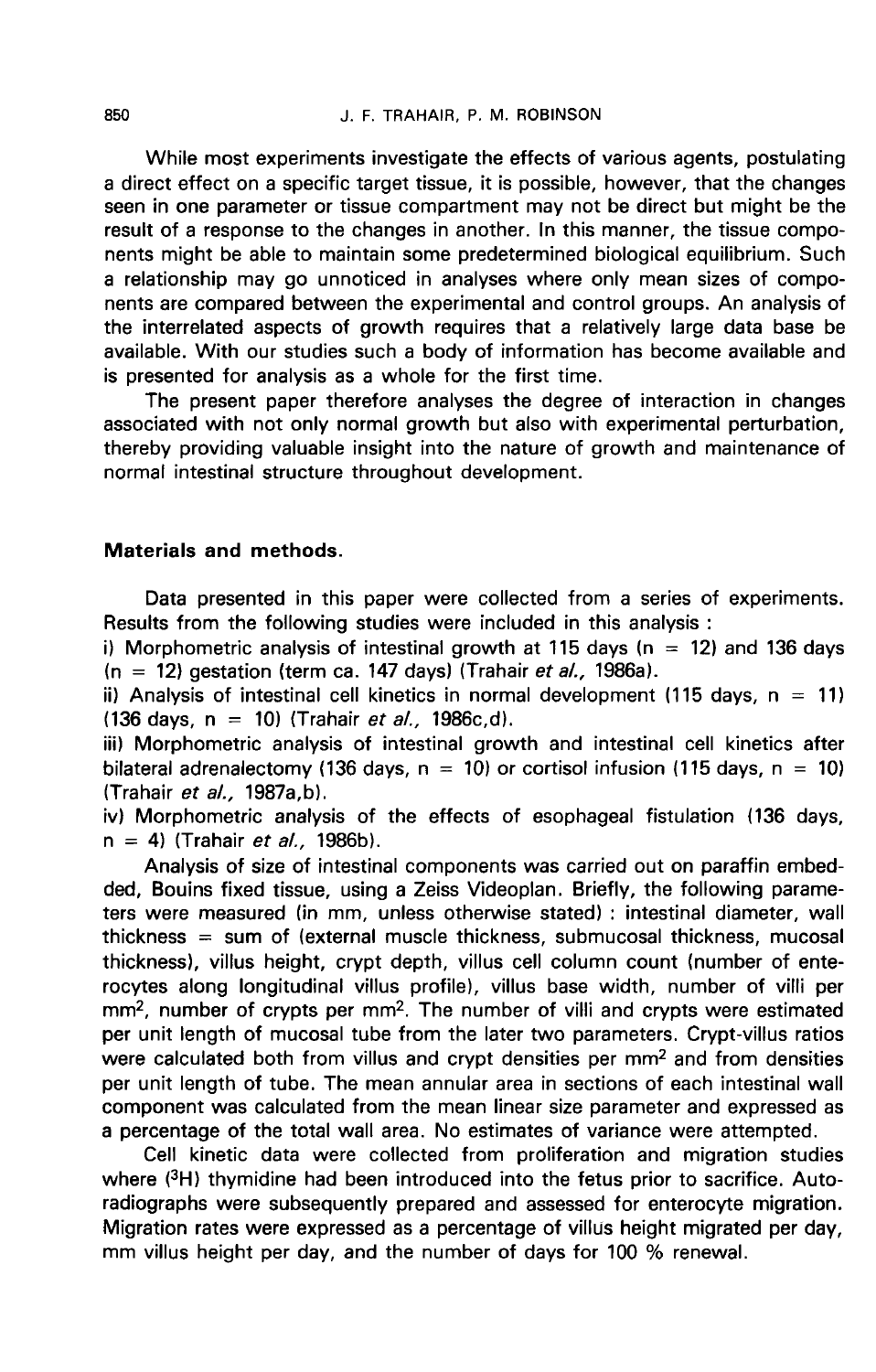Details of all methods have been given respectively in each of the publications cited above.

Correlation (Pearson product moment) analysis was performed using the mean value for each parameter for all combinations of complete data sets. Signifi cance was accepted at  $p < 0.05$ .

## Results.

As a first step in this analysis, the area of each wall component was calculated from the mean width of each component, assuming that the intestine was a perfect circle and the area of each component was a regular annulus. No attempt to estimate the variance for these areas was made, especially since it was the relative sizes which were of most interest in the present investigation.

Although the estimate for the areas of each component changed in response to increasing age and experimental perturbation (table 11, examination of the percentage of the total wall area which each component occupied (table 2) revealed that an overall balance of wall components was maintained.

#### TABLE 1

The calculated area (mm<sup>2</sup>) in cross section for each component of the intestinal wall, assuming the area is a perfect annulus.

E - external muscle ; S - submucosa ; M - mucosa ; W - total wall. Fetuses at 115 days and 136 days gestation (115, 136); cortisol infused, 115 days (CORT); bilateral adrenalectomized, 136 days (ADX); and esophageal fistulated, 136 days gestation (ESO) were examined, both proximal and distal small intestine. Note : only means have been used in computation, no estimate of variance has been attempted.

|   | Proximal |      |      |      |            |      | <b>Distal</b> |      |      |      |  |  |
|---|----------|------|------|------|------------|------|---------------|------|------|------|--|--|
|   | 115      | 136  | CORT | ADX  | <b>ESO</b> | 115  | 136           | CORT | ADX  | ESO  |  |  |
| Ε | 0.72     | 0.75 | 0.55 | 1.09 | 0.71       | 0.79 | 1.40          | 0.70 | 1.64 | 0.81 |  |  |
| S | 0.35     | 0.55 | 0.34 | 0.66 | 0.52       | 0.38 | 0.63          | 0.60 | 1.19 | 0.54 |  |  |
| М | 2.26     | 4.56 | 1.73 | 4.93 | 2.80       | 2.56 | 6.39          | 3.54 | 6.04 | 4.29 |  |  |
| w | 3.33     | 5.86 | 2.02 | 6.68 | 4.03       | 3.73 | 8.42          | 4.82 | 8.87 | 5.64 |  |  |

#### TABLE 2

The mean area of each component of the intestinal wall given in Table 1 expressed as a percentage  $(%)$  of the total wall  $(E + S + M)$  area. See Table 1 for abbreviations.

Note : No estimate of variance has been attempted.

|        |     |         | Proximal    |            |            |          |     | <b>Distal</b> |            |            |
|--------|-----|---------|-------------|------------|------------|----------|-----|---------------|------------|------------|
|        | 115 | 136     | <b>CORT</b> | <b>ADX</b> | <b>ESO</b> | 115      | 136 | CORT          | <b>ADX</b> | <b>ESO</b> |
| Е      | 22  | 13      | 21          | 16         | 18         | 21       | 17  | 14            | 18         | 14         |
| S<br>М | 68  | 9<br>78 | 13<br>66    | 10<br>74   | 13<br>69   | 10<br>69 | 76  | 12<br>73      | 13<br>68   | 10<br>76   |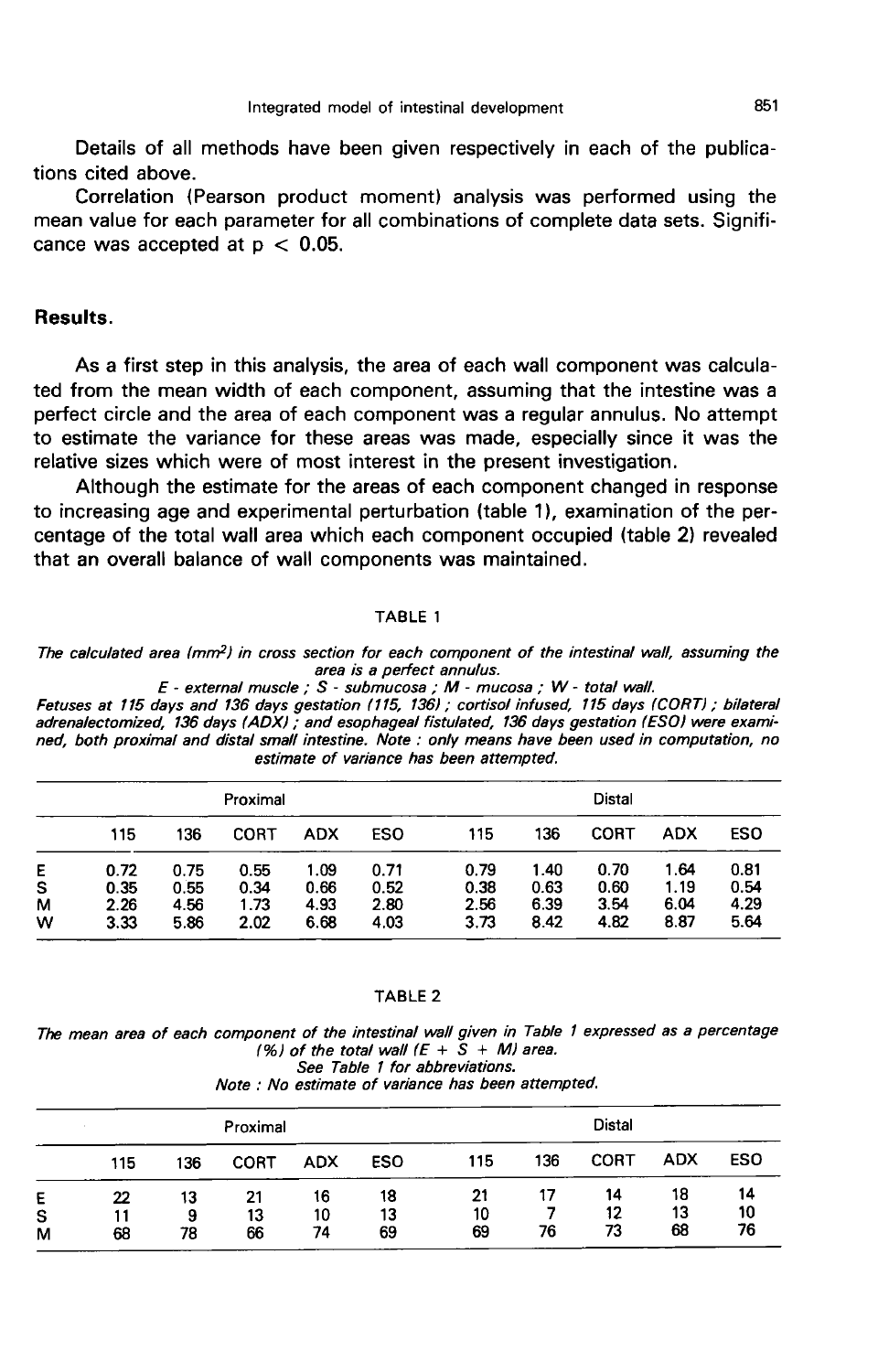TABLE 3 (continued)

Correlation coefficients (corrected to 2 d.p.) for various morphological and kinetic parameters associated with the developing small<br>intestine of the feature of the feal sheep.<br>Significant correlations (p  $>0.05$ ) are indi

|                                                         | Diameter                                                  | thickness<br>Wall                   | thickness<br>muscle<br>ξ.                 | thickness<br>mucosal<br>śuś | thickness<br>Mucosal | Villus<br>height               | Cell<br>column<br>count   | Crypt<br>depth | Villus<br>base<br>width | Annular<br>muscle<br>area of<br>ext. |
|---------------------------------------------------------|-----------------------------------------------------------|-------------------------------------|-------------------------------------------|-----------------------------|----------------------|--------------------------------|---------------------------|----------------|-------------------------|--------------------------------------|
| Ext. muscle thickness<br>Wall thickness                 | $\frac{8}{3}$                                             | 0.38                                |                                           |                             |                      |                                |                           |                |                         |                                      |
| Submucosal thickness                                    |                                                           | 0.05                                | 0.35                                      |                             |                      |                                |                           |                |                         |                                      |
| Mucosal thickness                                       |                                                           | $\frac{3}{88}$                      | 5888<br>0000                              | 0.18                        |                      |                                |                           |                |                         |                                      |
| Villus height                                           |                                                           |                                     |                                           |                             | $0.95*$              |                                |                           |                |                         |                                      |
| Cell column count                                       |                                                           | 0.48                                | $\mathbf{I}$                              | 지보는<br>이이                   | 0.70                 | 0.52                           |                           |                |                         |                                      |
| villus base width<br>Crypt depth                        | 0.48                                                      | 0.06<br>0.51<br>Ĺ<br>$\overline{1}$ | $0.85*$<br>$\overline{1}$<br>$\mathbf{I}$ | 0.36                        | 0.19<br>0.19<br>1    | 0.03<br>0.36<br>$\overline{1}$ | $0.80*$<br>$\overline{5}$ | 0.19           |                         |                                      |
| Annular area of                                         |                                                           |                                     |                                           |                             |                      |                                |                           |                |                         |                                      |
| ext. muscle                                             | $0.84*$                                                   | 0.70                                | 0.70                                      | 0.41                        | 0.53                 | 0.58                           | 0.47                      | 0.14           | $0.76*$                 |                                      |
| Annular area of                                         |                                                           |                                     |                                           |                             |                      |                                |                           |                |                         |                                      |
| submucosa                                               | $0.92*$                                                   | $0.73*$                             | 0.52                                      | 0.16                        | 0.61                 | 0.61                           | 0.69                      | 0.41           | 0.62                    | $\rm 93^*$                           |
| Annular area of                                         |                                                           |                                     |                                           |                             |                      |                                |                           |                |                         |                                      |
| mucosa                                                  | $0.93*$                                                   | $0.81*$                             | 0.34                                      | 0.04<br>T                   | $0.83*$              | $0.82*$                        | $0.78*$                   | 0.37           | 0.46                    | $0.85*$                              |
| Annular area of                                         |                                                           |                                     |                                           |                             |                      |                                |                           |                |                         |                                      |
| total wall                                              | $0.94*$                                                   |                                     | 0.41                                      |                             |                      | $0.79*$                        | $0.75*$                   | 9.35<br>០.7    | $\mathbf{i}$            | <u>හි</u>                            |
| Villi/mm <sup>2</sup>                                   | $0.74$<br>$0.06$                                          | ្តុំ<br>ភូរា<br>០០០                 | ខ្លួនភ្ន<br>Ī                             | 8888<br>0000                | .<br>ನಿ<br>ನಂತ       | 888<br>888                     | 88<br>0.70                |                | នួនទំនួ<br>ដូចខ្ទុ      | 0.21                                 |
| Crypts/mm <sup>2</sup>                                  |                                                           |                                     | $\mathbf{I}$                              | $\overline{1}$              |                      |                                |                           | 0.48           |                         | 0.33                                 |
| Villi/unit length tube                                  |                                                           | $0.81*$                             |                                           |                             | 0.57                 |                                | 0.22                      | 0.29           |                         | 0.48                                 |
| Crypts/unit                                             |                                                           |                                     |                                           |                             |                      |                                |                           |                |                         |                                      |
| length tube                                             | $0.97*$                                                   | 680                                 | 0.19                                      | 0.02<br>$\overline{1}$      | $0.76*$              | 0.68                           | $0.80*$                   | 0.44           | 0.33<br>$\overline{1}$  | $0.72*$                              |
| Crypts (/mm <sup>2</sup> )<br>villi (/mm <sup>2</sup> ) | 0.48                                                      | 0.16                                | 0.09<br>$\mathbf{I}$                      | 0.30<br>Ì                   | 0.26                 | 0.13                           | 0.69                      | $0.78*$        | 0.17                    | 0.28                                 |
| Crypts (unit tube)                                      |                                                           |                                     |                                           |                             |                      |                                |                           |                |                         |                                      |
| villi (unit tube)                                       | 0.44                                                      | 0.12                                | 0.19<br>$\mathbf{I}$                      | 0.38<br>$\overline{1}$      | $\overline{0.31}$    | 0.16                           | $0.77*$                   | $0.89*$        | 0.15                    | 0.24                                 |
| Migration, % villus                                     |                                                           |                                     |                                           |                             |                      |                                |                           |                |                         |                                      |
| height/day                                              | 0.47                                                      | 0.49                                | र्ड<br>००<br>Ī                            | $\overline{11}$<br>Ï        | <u>ទី</u>            | 0.38                           | $0.74*$                   | 0.61<br>0.45   | 0.22<br>0.02            | 83<br>0.24                           |
| Migration, mm day                                       |                                                           |                                     | $\mathbf{I}$                              | 0.20<br>$\overline{1}$      | $0.82*$              |                                |                           |                |                         |                                      |
| Days for 100 %                                          |                                                           |                                     |                                           |                             |                      |                                |                           |                |                         |                                      |
| renewal                                                 | $\begin{array}{c} 34 \\ 0.89 \end{array}$<br>$\mathbf{I}$ | ನಿ<br>೧೮<br>f.                      | 0.52<br>0.14                              | 8.16<br>ł                   | 874*<br>0.74*<br>Ĺ   | 3.67<br>2.67<br>$\mathbf{I}$   | ្រុំ<br>0.89              | 88<br>0.83     | ី<br>១១<br>០<br>ï       | 0.17                                 |
| Gestational age                                         |                                                           |                                     |                                           | $\mathbf{I}$                |                      |                                |                           |                | $\overline{1}$          | $0.71$ <sup>*</sup>                  |

852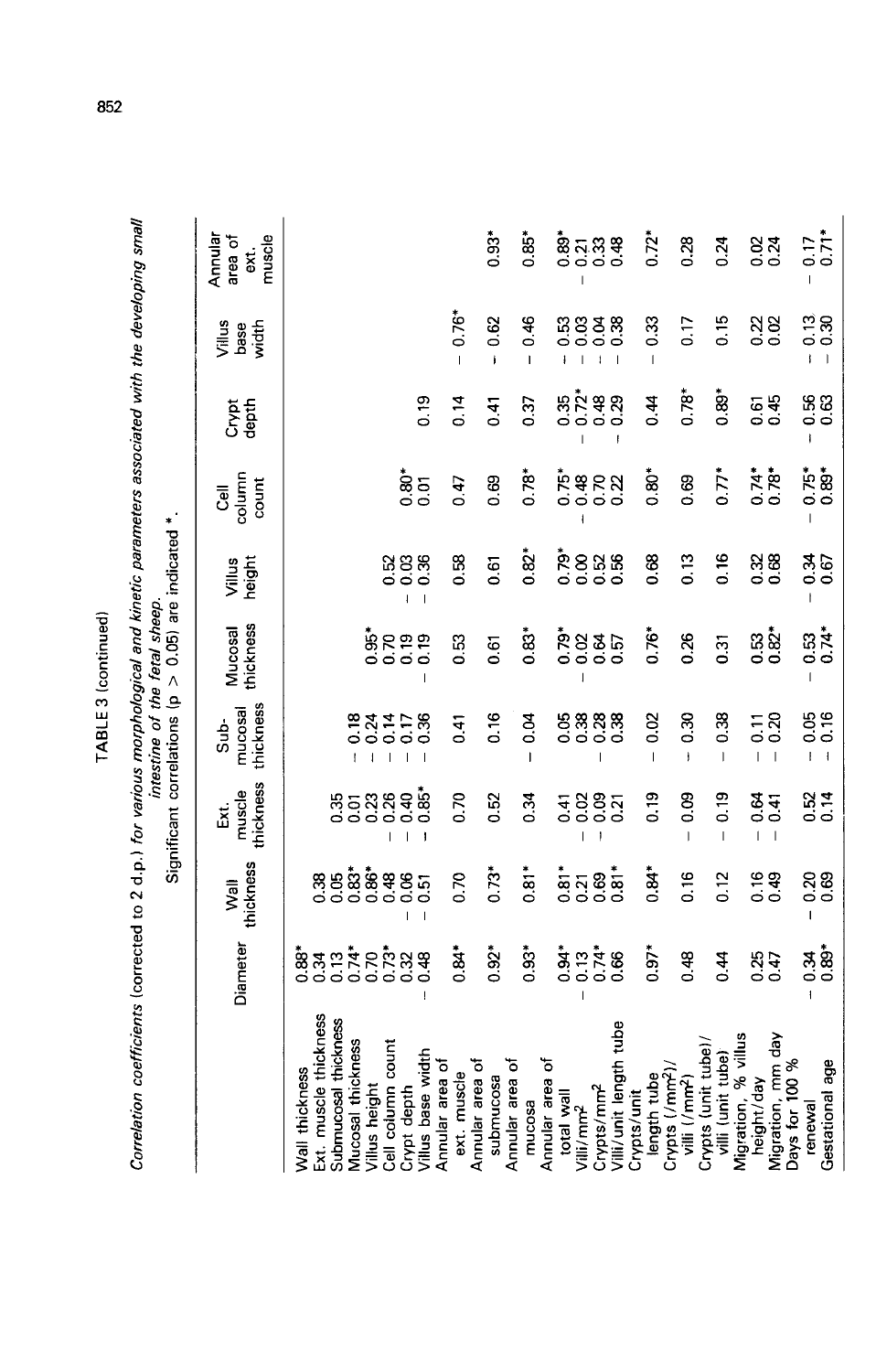| Days for<br>renewal<br>100%                  | 0.43<br>$\overline{1}$                                                                                                                                                                                                                                                                                                                                                                                                                                                                                           |
|----------------------------------------------|------------------------------------------------------------------------------------------------------------------------------------------------------------------------------------------------------------------------------------------------------------------------------------------------------------------------------------------------------------------------------------------------------------------------------------------------------------------------------------------------------------------|
| Migration,<br>mm day                         | ន្លៃ<br>೦.೮<br>$\mathbf{I}$                                                                                                                                                                                                                                                                                                                                                                                                                                                                                      |
| Migration,<br>% villus<br>height/<br>day     | $0.96^{*}$<br>0.41<br>$0.91*$<br>$\begin{array}{c} \textbf{\textit{I}}\\ \textbf{\textit{I}} \end{array}$                                                                                                                                                                                                                                                                                                                                                                                                        |
| (unit tube)/<br>(unit tube)<br>Crypts<br>₹   | $-0.27$<br>$0.76$ *<br>ತ್ತ<br>ನೆನ                                                                                                                                                                                                                                                                                                                                                                                                                                                                                |
| $C$ rypts<br>$/(mm^2)/$<br>1/mm <sup>2</sup> | $0.12$<br>$0.74*$<br>$0.96*$<br>0.15<br>$\overline{1}$                                                                                                                                                                                                                                                                                                                                                                                                                                                           |
| Crypts/<br>length<br>tube                    | 0.35<br>0.34<br>0.52<br>0.52<br>0.62<br>0.58<br>$\begin{array}{c} \begin{array}{c} \end{array} \end{array}$                                                                                                                                                                                                                                                                                                                                                                                                      |
| Villi/unit<br>length<br>tube                 | <b>្រុ</b><br>0.29<br>$-0.25$<br>0.57<br>0.37<br>0.37<br>0.31<br>$\overline{1}$                                                                                                                                                                                                                                                                                                                                                                                                                                  |
| Crypts/                                      | ನ್ಸ್<br>೦೦<br>$0.87*$<br>0.66<br>88<br>0.45<br>8.0<br>0.67<br>$\mathfrak l$                                                                                                                                                                                                                                                                                                                                                                                                                                      |
| Villi/mm <sup>2</sup>                        | $-0.81*$<br>$-0.75*$<br>$-0.16$<br>$0.65$<br>$-0.13$<br>$-0.08$<br>$\frac{25}{0.51}$<br>0.21<br>$\overline{\phantom{a}}$                                                                                                                                                                                                                                                                                                                                                                                         |
| Annulai<br>area of<br>total                  | $0.37$<br>$0.93*$<br>$0.90*$<br>0.50<br>0.49<br>និង<br>ប្អូនដំ<br>0.53<br>$\overline{1}$                                                                                                                                                                                                                                                                                                                                                                                                                         |
| mucosa<br>Annular<br>area of                 | $\frac{9}{3}$<br>$0.91$ <sup>*</sup><br>$8880 - 600$<br>0.45<br>0.53<br>0.53<br>38<br>0.88<br>$\overline{1}$<br>$\mathbf{I}$                                                                                                                                                                                                                                                                                                                                                                                     |
| mucosa<br>Annular<br>area of<br>sub-         | $0.88$ <sup>*</sup><br>0.24<br>$0.93*$<br>$0.96*$<br>០ 35<br>០ ១<br>0.61<br>0.55<br>0.39<br>0.57<br>$\overline{\phantom{a}}$<br>$\begin{array}{c} \rule{0pt}{2.5ex} \rule{0pt}{2.5ex} \rule{0pt}{2.5ex} \rule{0pt}{2.5ex} \rule{0pt}{2.5ex} \rule{0pt}{2.5ex} \rule{0pt}{2.5ex} \rule{0pt}{2.5ex} \rule{0pt}{2.5ex} \rule{0pt}{2.5ex} \rule{0pt}{2.5ex} \rule{0pt}{2.5ex} \rule{0pt}{2.5ex} \rule{0pt}{2.5ex} \rule{0pt}{2.5ex} \rule{0pt}{2.5ex} \rule{0pt}{2.5ex} \rule{0pt}{2.5ex} \rule{0pt}{2.5ex} \rule{0$ |
|                                              | Annular area of<br>total wall<br>villi/mm <sup>2</sup><br>Crypts/mm <sup>2</sup><br>Crypts/mm <sup>2</sup><br>Cliviat length tube<br>Chili (/mm <sup>2</sup> )<br>Crypts (/mm <sup>2)</sup><br>Crypts (/mm <sup>2)</sup><br>Crypts (unit tube)/<br>Willi (unit tube)<br>Williston, % villus<br>Migration, % villus<br><br>Annular area of<br>Gestational age<br>mucosa<br>Reproduction, Nutrition, Développement nº 4, vol. 27 (1987).                                                                           |

TABLE 3 (page 2)

853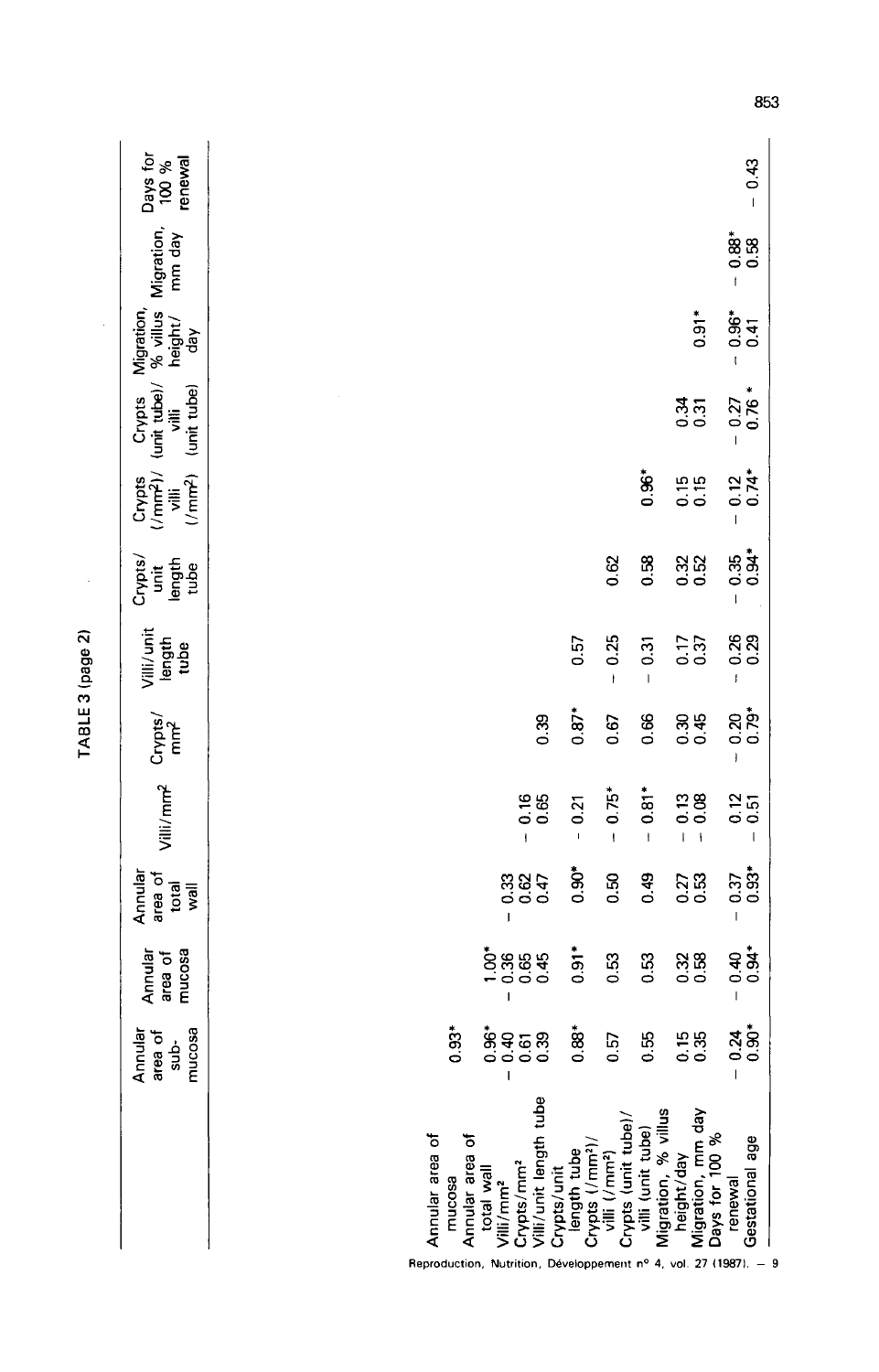The proportions for each wall component were similar for all groups (all values within 2 s.d. of the mean) although the coefficient of variation was smallest (6 %) for the mucosal area. The average proportion for the external muscle was 17.4 %  $(+ 3.2 \text{ s.d.})$ , for the submucosa 10.8 %  $(+ 2.0)$ , and for the mucosa  $71.7 % (+ 4.2).$ 

The constancy of wall composition suggested that diameter was a major influence on each component of the intestinal wall, such that an overall balance of tissue was maintained. To investigate this proposal and other possible interactions, the degree of correlation between all the parameters measured was investigated. The correlation coefficients for all combinations of the parameters measured are given in Table 3. (Note : Since experiments employing esophageal fistulated fetuses did not include studies of cell kinetics, data from this group has been excluded in the analysis.)

Of the 253 coefficients listed, 64 were statistically significant (at the 95 % confidence level, the correlation coefficient becomes significant at values outside the range  $+$  0.71). With 253 coefficients, one would expect 18 to be significant by chance (at 95 % confidence) and that their distribution would be random. Thus, there were 3.6 times the number of significant correlations expected by chance alone. Furthermore, they appeared to be non-random. It was noted that all significant correlations could be ultimately related to a significant correlation with diameter, i.e. there was an ordered causal chain of interaction.

An example serves to illustrate this point : renewal time correlated with migration rate (%/days), which was in turn correlated with migration rate (mm/day), correlated with mucosal thickness, which was either directly correlated with diameter or indirectly correlated with wall thickness, which was correlated with diameter.

# Discussion.

At the outset it should be noted that the finding of a significant degree of correlation cannot be used to prove that a cause and effect situation exists between the two parameters concerned ; observations like this can only lend support to such a suggestion.

The analysis revealed that of those parameters which were interrelated, diameter was correlated to the majority of parameters (including the kinetic parameters) in a non-random manner.

It might be expected that correlation with a large number of variables would occur with a factor which was acting as an important organizer of growth. As such, these results are consistent with a suggestion that the intestinal diameter functions as either a chief organizing element, or the final expression of an organized series of integrated changes, in the model of intestinal growth which we have developed in the sheep fetus.

It should be pointed out however that the present authors do not claim that the analysis summarised in Table 3 is all-encompassing of the total number of parameters which we have presented elsewhere. Notably absent is intestinal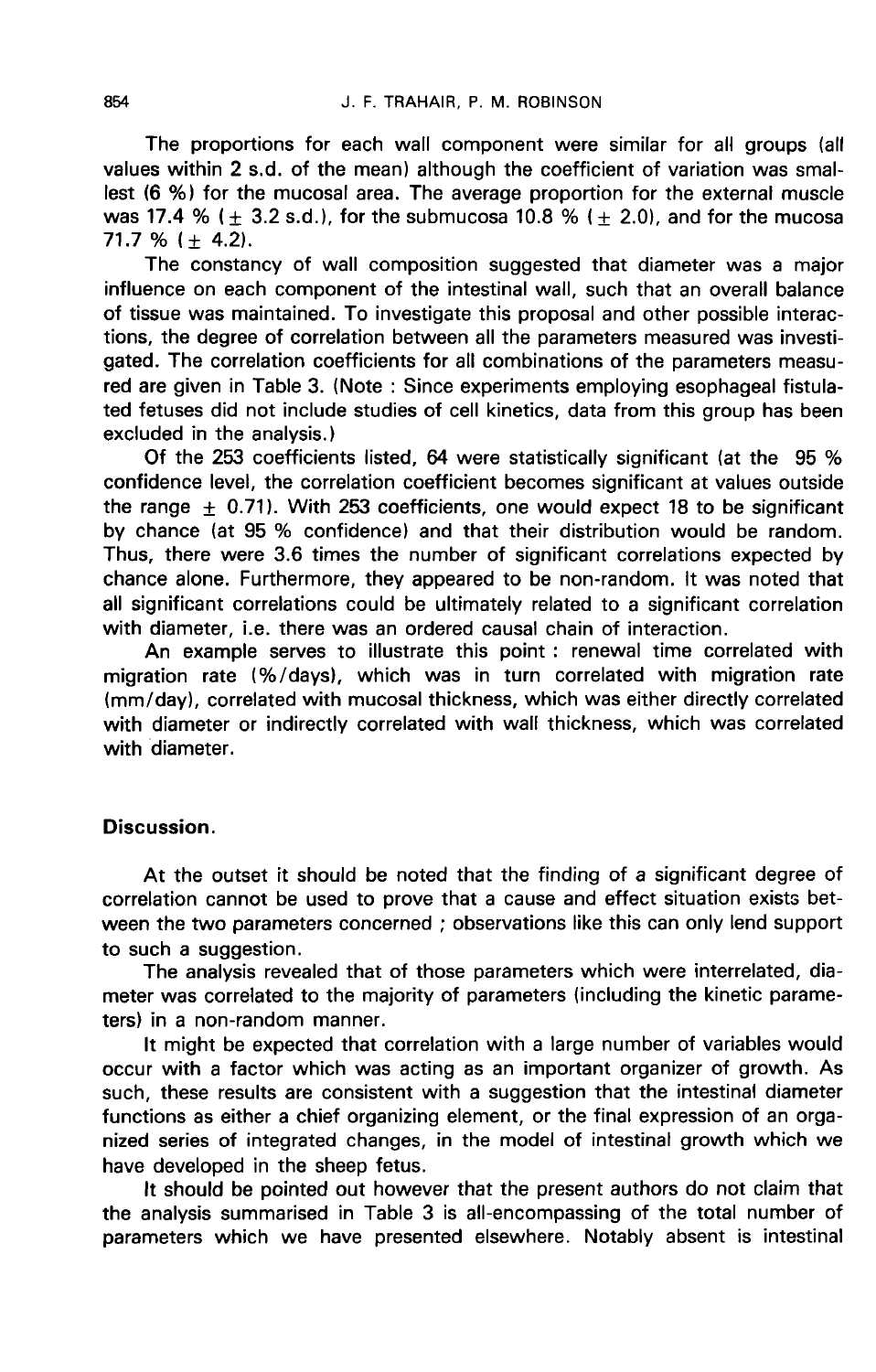length which we have examined in a series of normal fetuses (Trahair et al., 1986a). We have not attempted to measure the possible changes to intestinal length in the experimentally altered states reported here since our priorities for tissue use favoured microscopic examination and autoradiographic studies, hence the need for rapid fixation mitigated against the time consuming gross dissection procedures needed to assess length.

Results of this study have indeed shown that the diameter of the intestine has a greater effect on the computed area of a component than the changes which were noted in lengths, heights, thicknesses, or densities. Thus despite specific changes in individual dimensions, the values of the area parameters remained proportionately constant. Such a constancy suggests that the whole tissue may possess a degree of autonomy which is greater than previously thought, a possibility especially important when drawing conclusions as regards the specificity of action of a single factor.

Surprisingly, gestational age was significantly correlated with only 11 of the 22 parameters. The reason for this is most probably because experimental manipulation often has effects on body growth as well, e.g. adrenalectomy retards mucosal growth but brings about an increase in body growth (Trahair et al., 1987a). Thus the age at sacrifice may not very accurately represent the age on a developmental scale.

Changes in these morphometric estimators must also imply changes in the functional status of the intestine, especially with regard to parameters like surface area. It might seem intuitively reasonable to suggest that the various components of the intestinal wall might change in size in parallel with one or several of each other. Changes in one element might either result in, or be the cause of, the more general intestinal changes which were noted.

The shortcomings of other studies to date which have only examined linear morphometric and cell population changes have become evident from the results of this study. Furthermore, the present study emphasizes the need for a comprehensive model to adequately interpret seemingly specific changes in a single parameter. It is entirely possible to demonstrate specific « trophic » responses in a single element, e.g. reduced crypt depth, after experimental perturbation, however, is such a response truly a direct one if diameter has also changed and the overall number of crypts also changed ? Many such changes might not be recorded, or, if recorded may never reach significance in a given experimental design. Clearly, a response noted in any single parameter can only be carefully interpreted and its possible significance noted if a model which describes the normal interrelationships exists. In this regard, the recent advances of computer modelling (see Meinzer and Sandblad, 1985) offer a positive solution to the complexities and difficulties which Clarke (1974) referred to when dealing with the problems of the complex architecture and the interpretation of morphometric estimates of size which bedevil studies in intestinal structure and function. In the first instance however, the collection of data as a comprehensive model must precede such numerical and algorithmic investigations. The present study analyses such a body of data for the first time.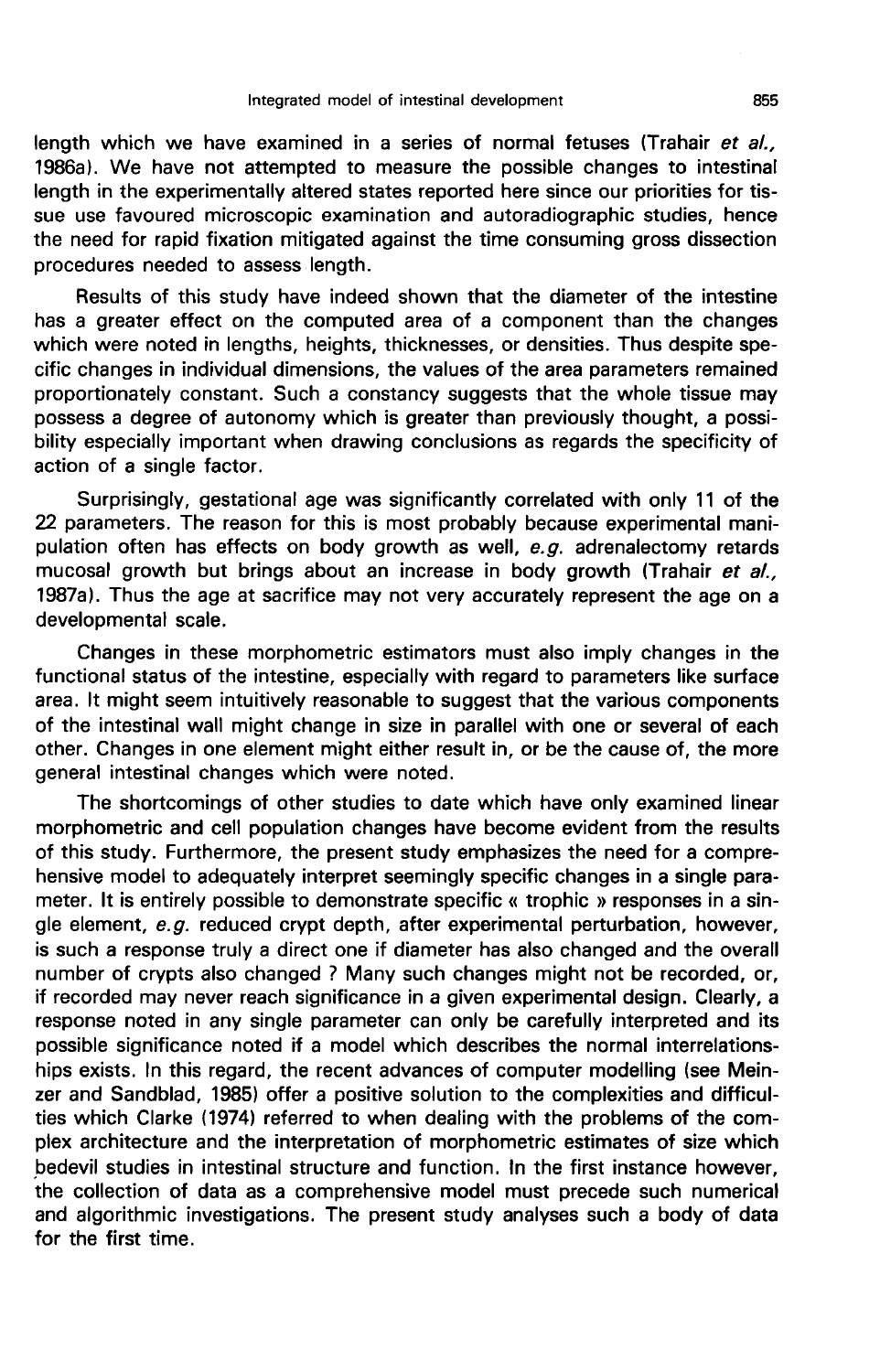## Conclusions.

Growth of the intestine throughout fetal life is a highly ordered process in which diameter is the chief determinant. This is despite experimentally induced specific changes in putative target tissue components, for example, the mucosal epithelium, found in other studies of the present author, and in studies of others. The authors conclude that a misleading view of intestinal homeostatis can be all too readily gained if an integrated model is not available for critical assessment of the results of experiments.

> Recu en décembre 1986. Accepté en avril 1987.

#### Résumé. Un modèle intégré du développement de l'intestin chez le fœtus de mouton.

Les interrelations entre 22 paramètres concernant la morphologie de l'intestin grêle et la cinétique de l'entérocyte ont été étudiées. Toutes les corrélations significatives observées peuvent être reliées à des modifications du diamètre de l'intestin.

La surface des couches périphérique et interne de la section transversale a été intégrée et l'on a constaté une constante de la composition relative, indépendante des perturbations expérimentales. Il semble probable que malgré des réponses trophiques apparentes dans certains composants tissulaires spécifiques, un équilibre des rapports de ces composants est maintenu au cours du développement de l'intestin. Le besoin de développer des modèles intégrés de la structure et de la fonction de l'intestin pour permettre une interprétation correcte des résultats est discuté.

### References

CLARKE R. M., 1974. Morphological description of intestinal adaptation. Measurements and their meaning. In ROBINSON J. W. L., DOWLING R. H., RIECKEN E. O., Intestinal adaptation.<br>F. K. Schattauer Verlag, Stuttgart, New York.

HENNING S. J., 1985. Ontogeny of enzymes in the small intestine. Ann. Rev. Physiol., 47, 231-245.

KLEIN R. M., McKENZIE S. C., 1983. The role of cell renewal in the ontogeny of the intestine. II. Regulation of cell proliferation in adult, fetal and neonatal intestine. J. Ped. Gastroenterol. Nutr., 2, 204-228.

MEINZER H. P., SANDBLAD B., 1985. A simulation model for studies of intestinal cell dynamics. Comp. Meth. Prog. Biomed., 21, 89-98.

TRAHAIR J. F., SILVER M., ROBINSON P. M., 1984. The development of the late-term ovine fetal small intestine and the effects of adrenalectomy. Can. J. anim. Sci., 64 (Supp), 259-260.

TRAHAIR J. F., ROBINSON P. M., 1986a. The development of the ovine small intestine. Anat. Rec., 214, 294-303.

TRAHAIR J. F., ROBINSON P. M., 1986b. Perinatal development of the small intestine of the sheep. Reprod. Nutr. Dév., 26, 1255-1263.

TRAHAIR J. F., AVILA C. G., ROBINSON P. M., 1986a. Growth of the fetal sheep small intestine. Growth, 50, 201-216.

TRAHAIR J. F., HARDING R., BOCKING A. D., SILVER M., ROBINSON P. M., 1986b. Role of ingestion in the development of the sheep small intestine. Q. J. exp. Physiol., 71, 99-104.